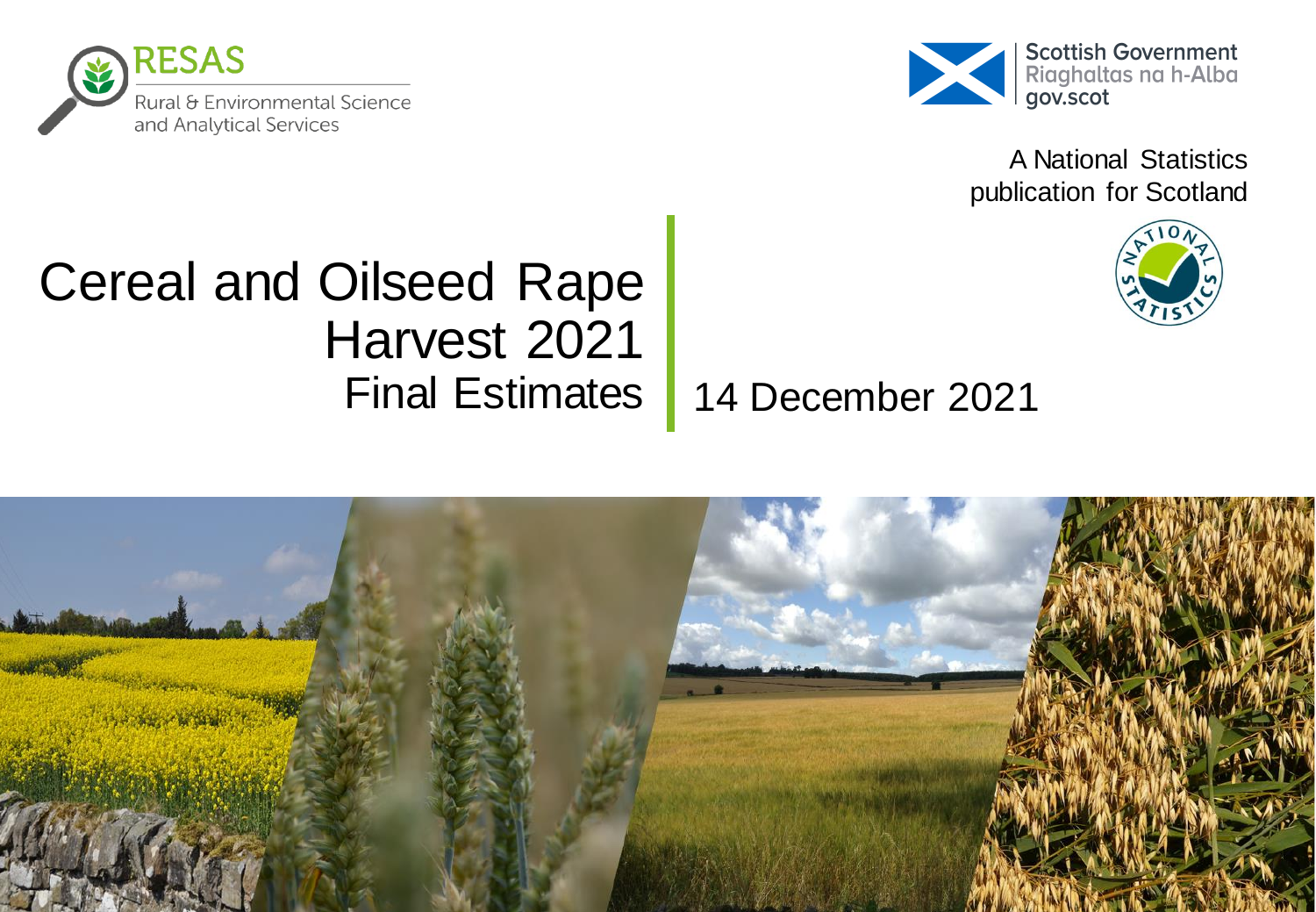# Cereal and Oilseed Rape Harvest 2021 Final Estimates

#### Introduction

Total cereal production from the 2021 harvest fell is estimated to be 2.9 million tonnes, this is down eight per cent compared to 2020, but in line with the average over the past decade.

Total area sown was similar to 2020. As winter crop planting areas increased compared with those from the wet 2020 autumn, spring planting areas decreased.

The decrease in production was largely driven by decreases in yield. Yields of spring crops decreased compared to the highs of 2019 and 2020 towards more average figures.

#### **Commonly used terms**

**Hectares:** the official measurement of agricultural land. One hectare is 10,000 square meters or roughly the same as a fullsize rugby pitch.

**Production:** the total amount of crops that are produced measured in metric tonnes.

**Yield:** the amount of produce, weighed in tonnes, that is harvested per hectare of land.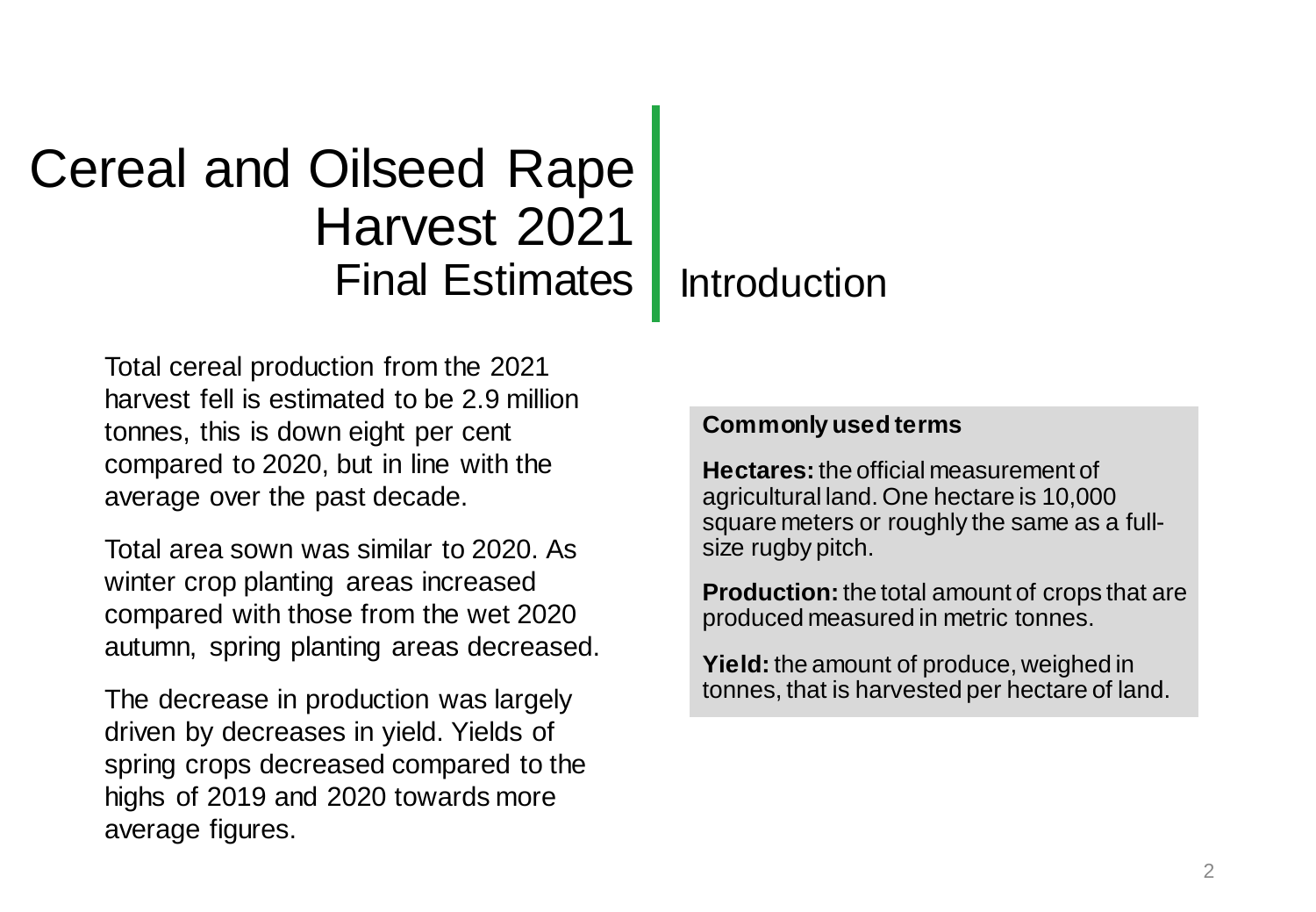## **Cereal production down across Scotland**





Overall, cereal production decreased across the country.

Highlands and Islands saw a 17 per cent reduction in production and 16 per cent in yield.

North Eastern Scotland production and yield reduced by 15 and 16 per cent respectively.

Eastern Scotland saw the production and yield decrease by six per cent.

Southern Scotland experienced the smallest change from year to year compared to other regions, with a six per cent increase in production, four per cent increase in yield, and two per cent increase in area.

West Central Scotland production increased by 15 per cent, with increases of six and nine per cent for area and yield respectively. However, only around one per cent of cereals were grown in West Central Scotland and these changes may not be significant.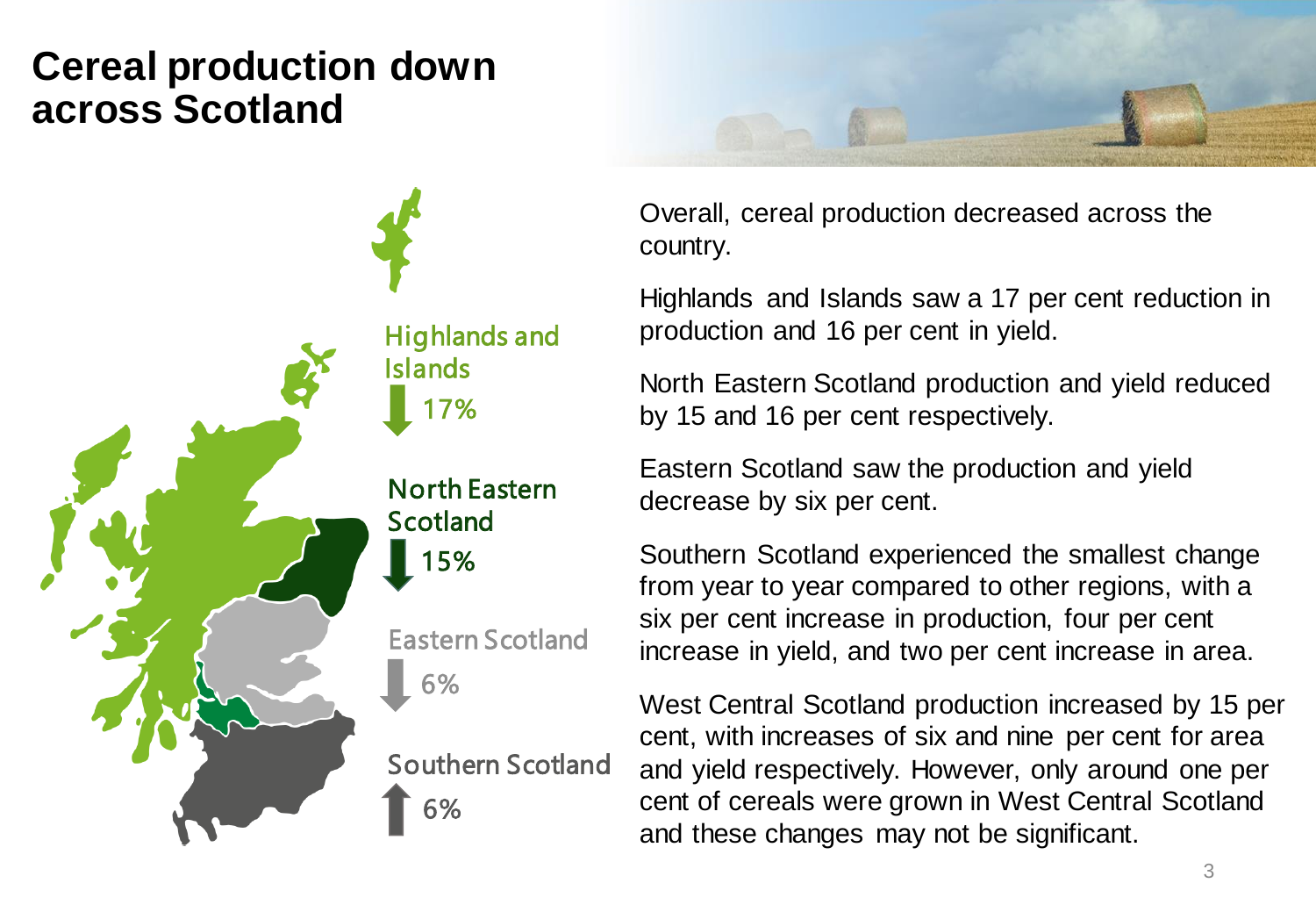#### **Overall decrease in production but signs of winter crop recovery**





# **8%** Cereal production

There is little change in total cereal area compared to 2020. Overall yield decreased by eight per cent, resulting in an eight per cent decrease in total cereal production.

Wet conditions in 2019-20 led to decreases in the area used to grow winter planted crops and affected yields.

More favourable conditions for the 2020-21 sowing season and harvest have resulted in recovery of winter planting, reflected in an increased area and production for wheat and increased yield and production for winter barley.

Spring crops followed with decreases in area but also experienced yield decreases, resulting in decreased production.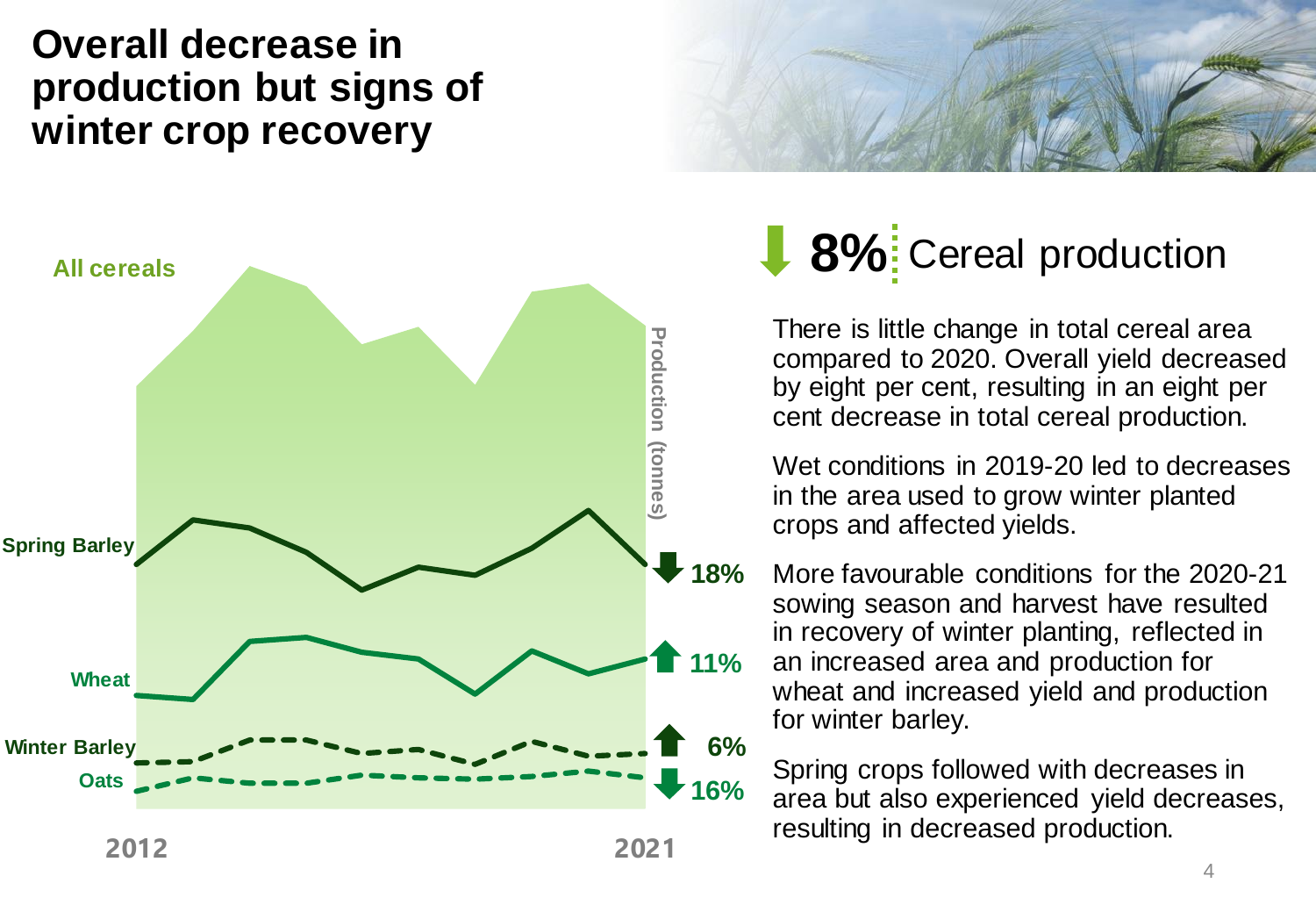### **Decreases for spring barley**



Barley is the main cereal crop grown in Scotland. Most of the barley grown in Scotland is spring barley. Spring barley is sown around March. Winter barley is sown in the autumn.

**49%** Total crop production Spring barley accounts for

The combination of spring and winter barley makes up 60 per cent of total crop production.

In 2021, 81 per cent of barley production was made up of spring barley.

After the record year in 2020, a four per cent decrease in area and 15 per cent decrease in yield to just below the ten year average has resulted in an 18 per cent decrease in spring barley production.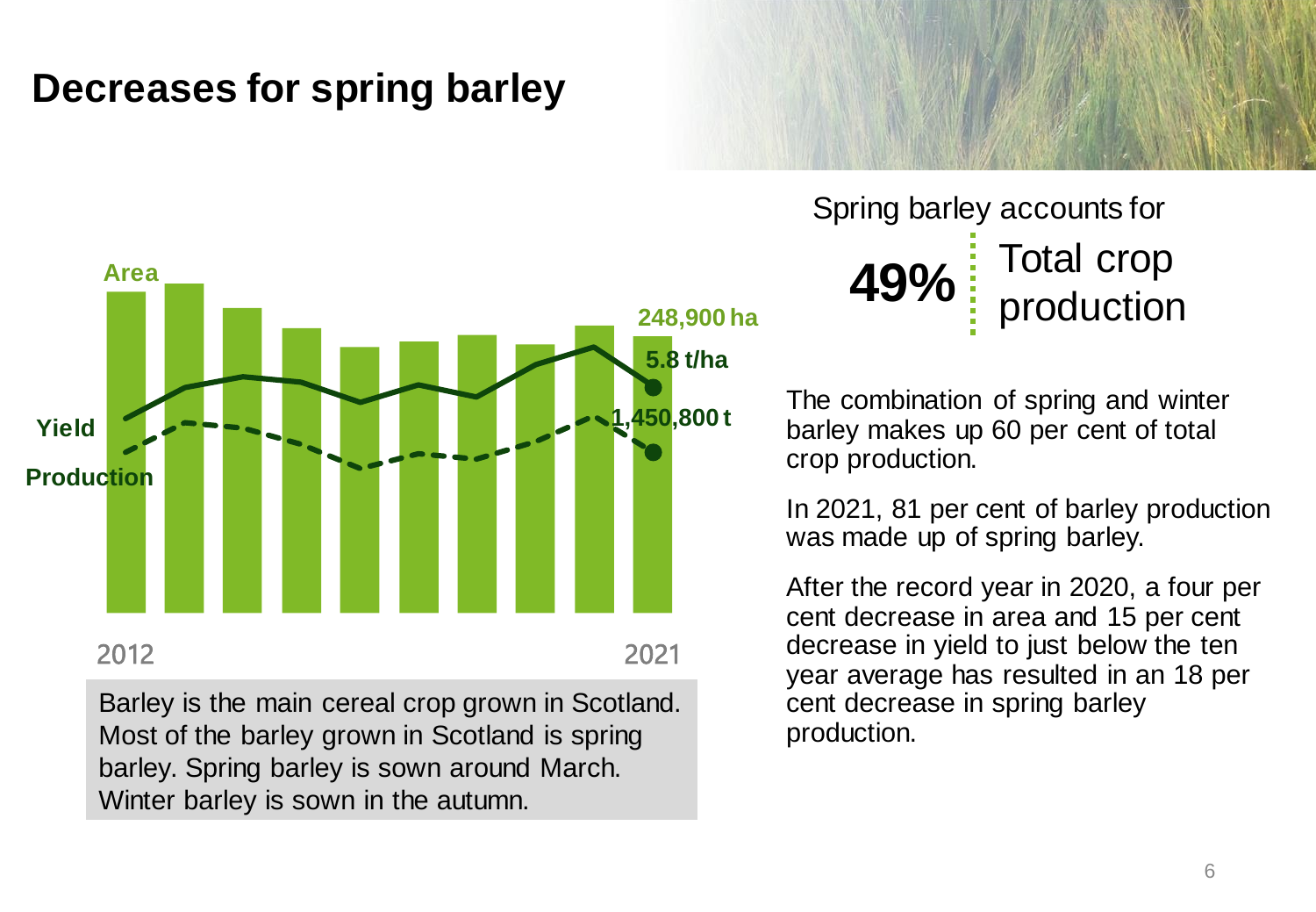### **Winter barley production increases**



**11%** Total crop production Winter barley accounts for



The area of winter barley sown experienced a small 0.4 per cent increase.

**332,600 t**

**43,200 ha**

Combined with a five per cent increase in yield this resulted in a six per cent increase in production.

Barley is a key ingredient for the Scottish whisky industry.

**Production** 

**Area**

In 2020, 57 per cent of Scottish barley was sold to merchants for malting. A further 35 per cent of barley was used as animal feed.

2012 2021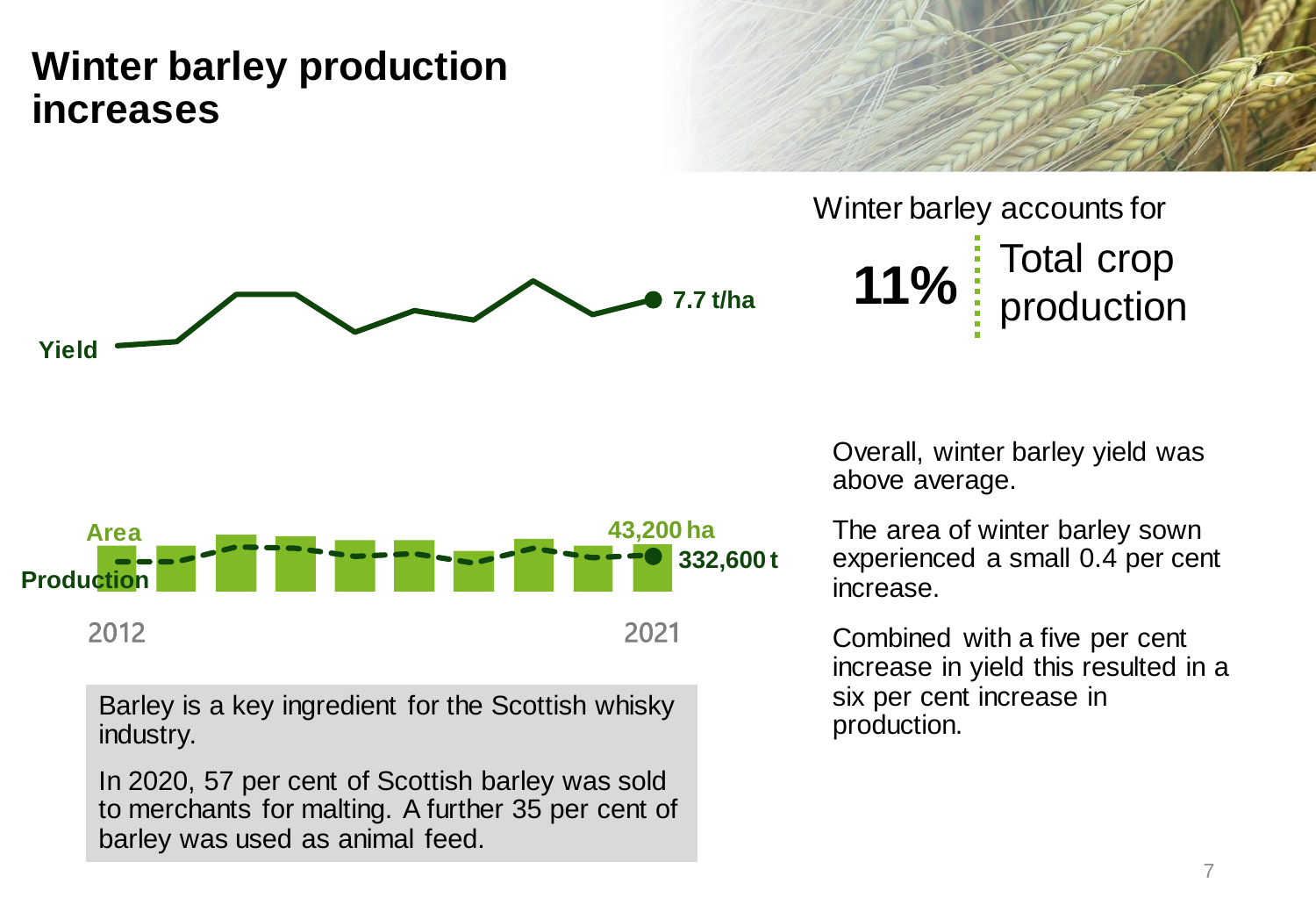#### **Increase in wheat production**





Scottish wheat is mainly soft wheats used in distilling. In 2020, around 29 per cent of wheat was sold to merchants for malting.

The Scottish climate does not suit hard wheat varieties, which is imported for milling.

**30%** Total crop production Wheat accounts for

Wheat yield remains higher than average, despite a one per cent decrease compared to the previous year.

In 2021, the grown area of wheat increased by 12 per cent.

Production increased by 11 per cent, rising above the ten year average.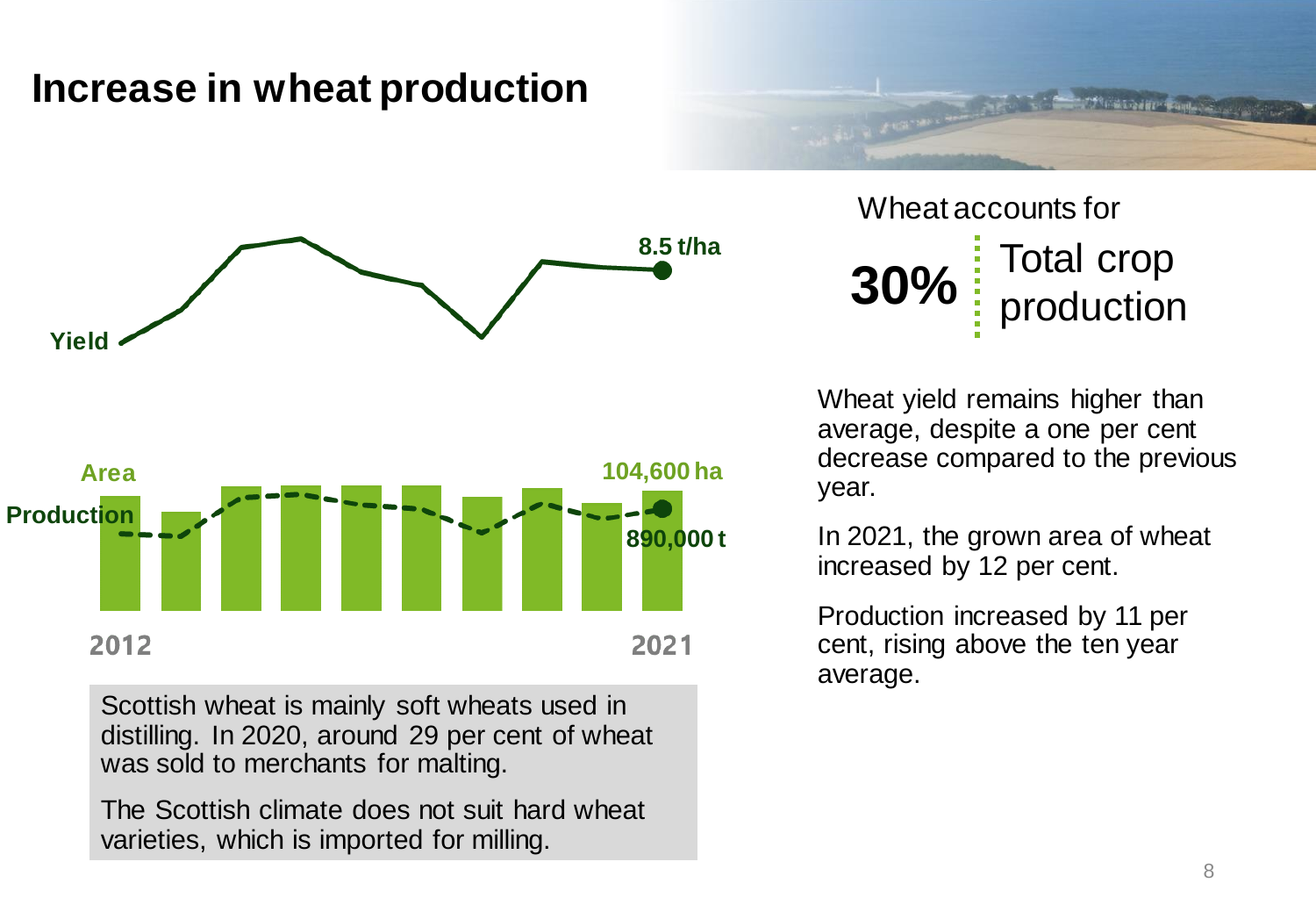#### **Oats see decrease in area, yield and production**





**6%** Total crop production Oats account for

Decreases of one per cent in grown area and 15 per cent in yield have resulted in a 16 per cent decrease in production for oats in 2021.

However, oat production remains seven per cent higher than the ten year average.

The majority of oats grown in Scotland are sown in the spring and used for milling. In 2020, almost 80 per cent of oats were used for milling.

Oats are also used in specialist animal feed and in further processing for oatcakes and porridge oats.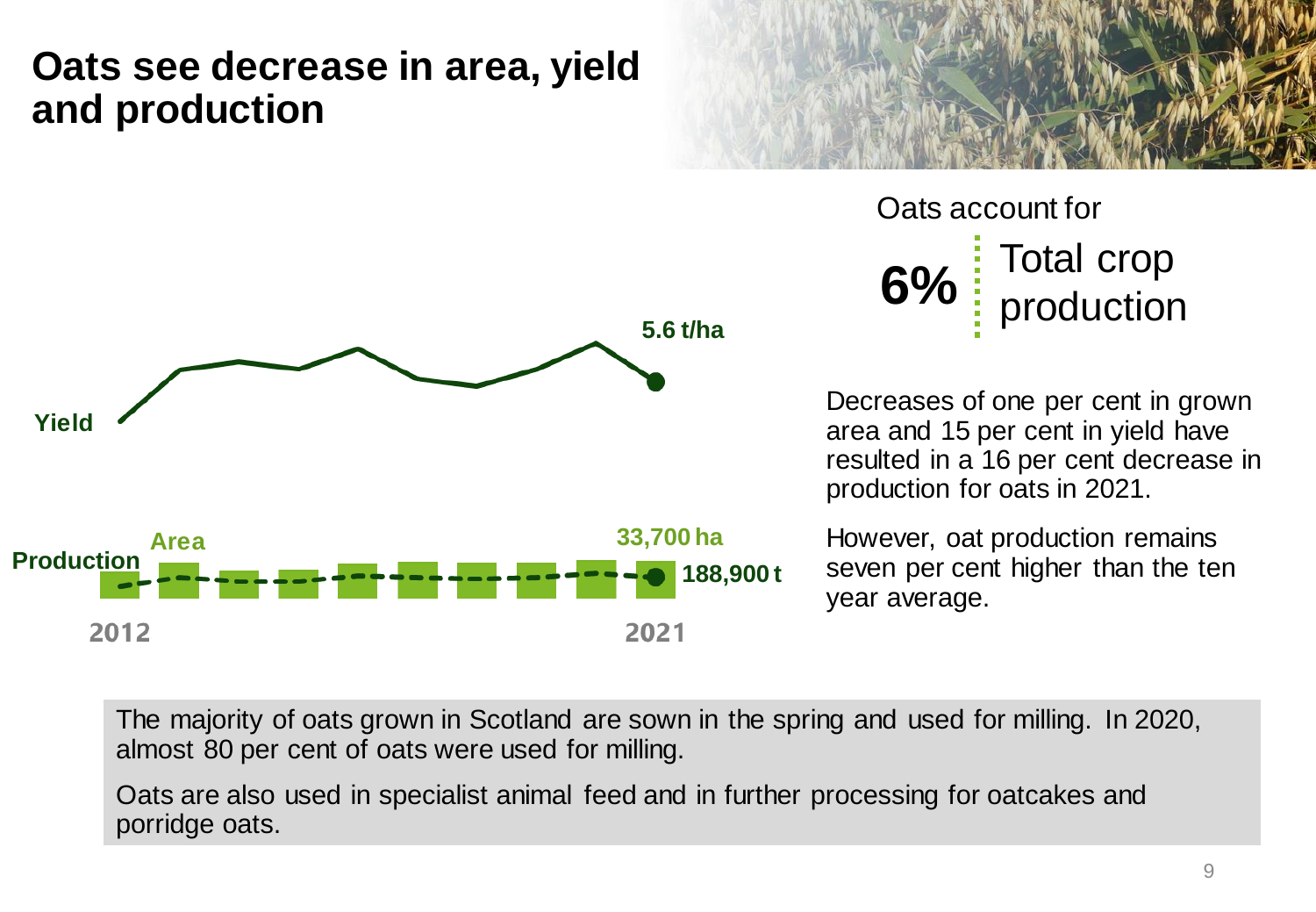#### **Despite a reduced yield, oilseed rape production increases**



**4%** Total crop production Oilseed rape accounts for



The grown area of oilseed rape increased eight per cent in 2021. Despite a three per cent decrease in yield, production increased four per cent.

Oilseed rape estimates are not as reliable as those of other crops due to the small amount grown in comparison to other crops.

Oilseed rape is not a cereal. It is part of the cabbage family. Because it is grown and harvested in a similar way to other cereals it is included in our harvest estimates.

Almost all of oilseed rape is the winter variety.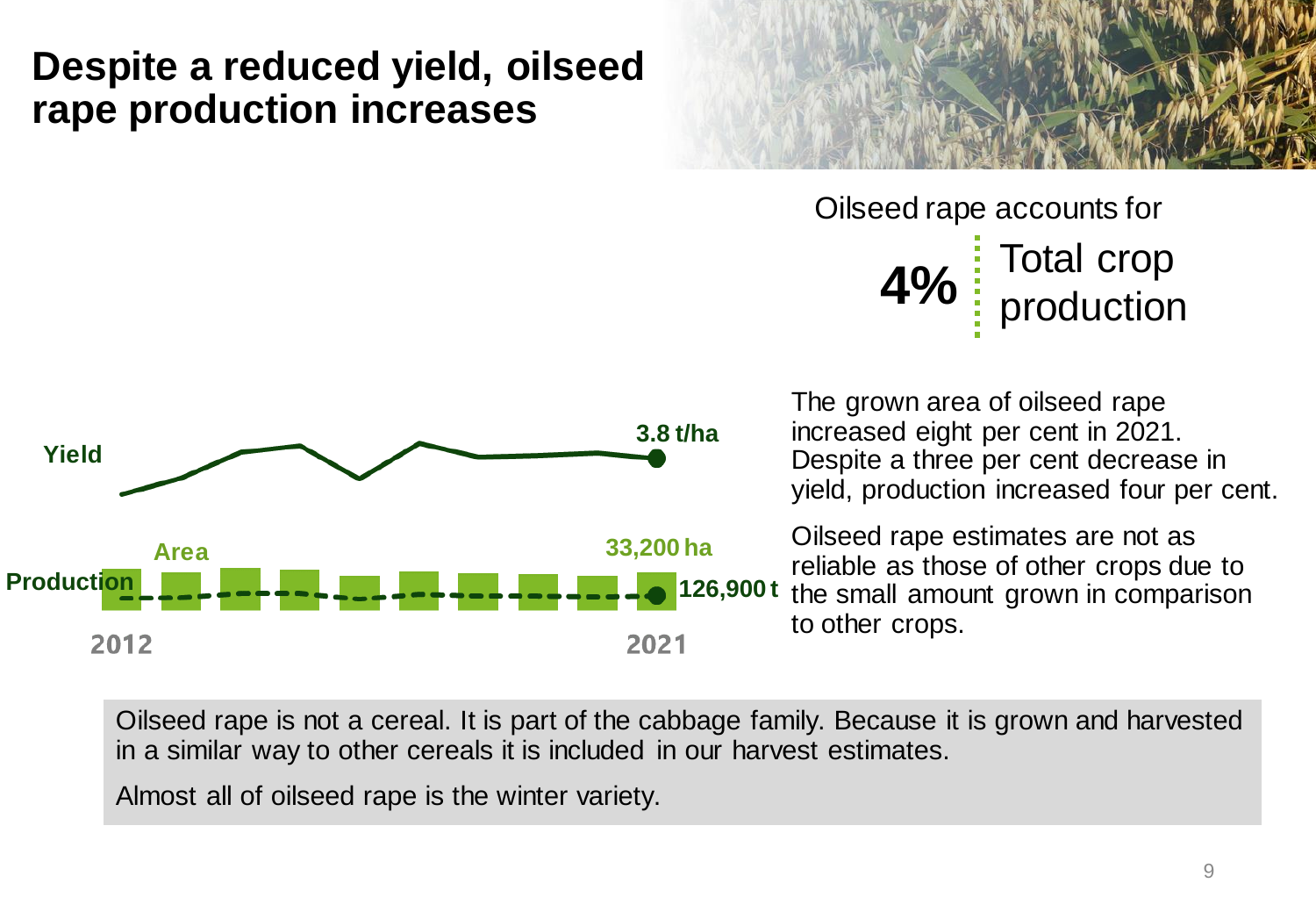### **Initial estimates are generally good predictors of final results**

**First Estimates Final Estimates** 2012 2021

We are continuing to investigate ways to improve the accuracy of our first estimates, incorporating forecasting techniques to complement information from industry experts.



[Initial estimates of the cereal harvest](https://www.gov.scot/publications/cereal-oilseed-rape-harvest-2021-first-estimates/) are published in October. They are based on advice from industry experts on expected yields. We combine this with census results for the areas grown to estimate the total amount of production.

Data collected on areas grown is very good. However, first and final yield estimates can vary as more information is collected once the harvest has been completed

Final estimates are based on the Cereal Production Survey (CPS) which provides a far richer data source.

In 2020 the CPS was temporarily stopped. Final estimates were based on a similar method to the first estimate.

The Cereal Production Survey was restarted in 2021 and the results in this publication are derived from it. Care should be taken in comparing to the final 2020 result which was estimated using a different methodology.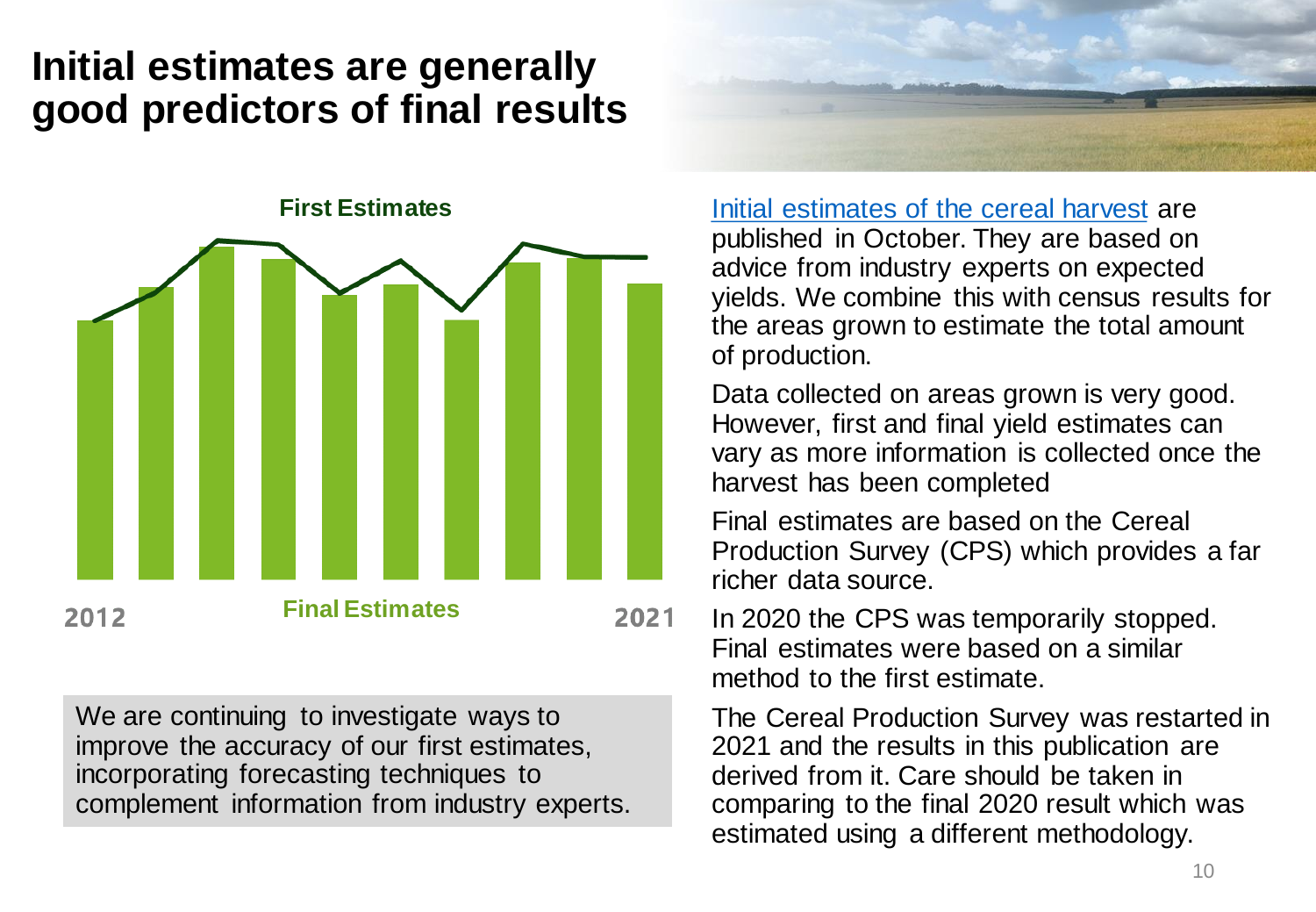# Cereal and Oilseed Rape Harvest 2021 Final Estimates

Data Sources and More Information

#### **Data Sources**

Final estimates of the Scottish Cereal and Oilseed Rape Harvest are based on final yield results from the 2021 Cereal Production Survey and final crop areas from the 2021 June Census.

Final estimates of the Scottish Cereal and Oilseed Rape Harvest are used to monitor cereal production and to meet obligations to the World Trade Organisation, Organisation for Economic Cooperation and Development and Food and Agriculture Organisation.

#### **Data Tables and Methodology**

The data used to create the charts in this publication and the methodology document are available online at [www.gov.scot/isbn/9781802018448](https://www.gov.scot/isbn/9781802018448) 

If you have any questions or comments about this publication, please email Jay Gillam at [jay.gillam@gov.scot](mailto:jay.gillam@gov.scot)

#### **Crown Copyright**

You may use or re-use this information (not including logos) free of charge in any format or medium, under the terms of the Open Government Licence. See: [http://www.nationalarchives.gov.uk/doc/open](http://www.nationalarchives.gov.uk/doc/open-government-licence/version/3/)government-licence/version/3/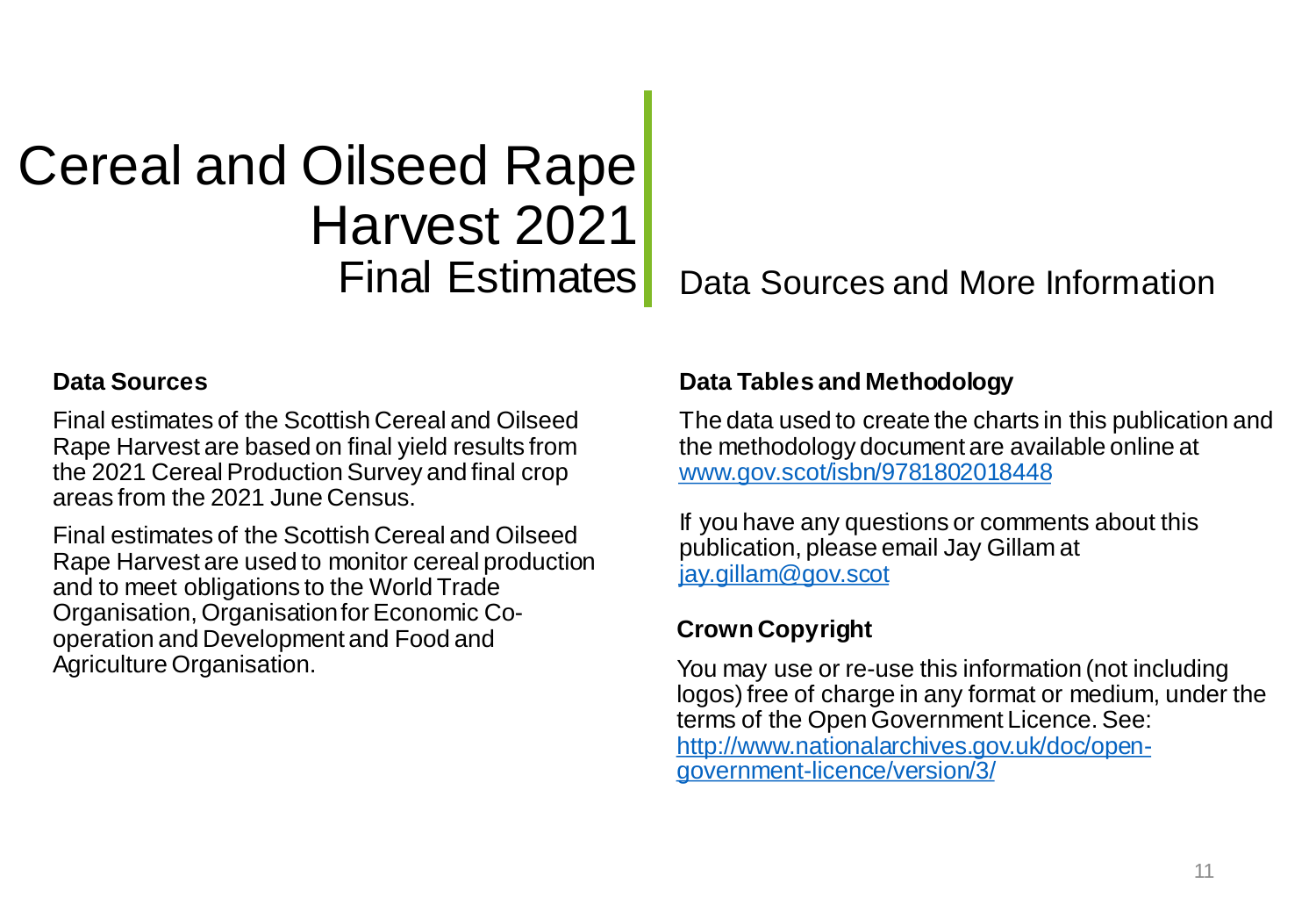# Annex A

Area, Yield and Production – 2012 to 2021

|      | <b>TOTAL CEREALS<sup>(1)</sup></b> |        |                   | <b>SPRING BARLEY</b> |        |                   | <b>WINTER BARLEY</b> |        |                   |
|------|------------------------------------|--------|-------------------|----------------------|--------|-------------------|----------------------|--------|-------------------|
| Year | Area                               | Yield  | <b>Production</b> | Area                 | Yield  | <b>Production</b> | Area                 | Yield  | <b>Production</b> |
|      | (Hectare)                          | (t/ha) | (Tonnes)          | (Hectare)            | (t/ha) | (Tonnes)          | (Hectare)            | (t/ha) | (Tonnes)          |
| 2012 | 456,902                            | 5.48   | 2,507,016         | 289,222              | 5.00   | 1,446,950         | 42,816               | 6.46   | 276,511           |
| 2013 | 458.219                            | 6.19   | 2,836,836         | 296,444              | 5.78   | 1,713,548         | 42,694               | 6.57   | 280,511           |
| 2014 | 462,123                            | 6.97   | 3,221,284         | 274,377              | 6.07   | 1,664,905         | 52,507               | 7.82   | 410,765           |
| 2015 | 443,564                            | 6.99   | 3,100,624         | 255,878              | 5.94   | 1,520,756         | 51.808               | 7.84   | 406,169           |
| 2016 | 428,348                            | 6.43   | 2,752,412         | 238,899              | 5.43   | 1,296,481         | 48,031               | 6.84   | 328,766           |
| 2017 | 433,460                            | 6.60   | 2,859,045         | 243,838              | 5.88   | 1,432,815         | 47,509               | 7.41   | 352,108           |
| 2018 | 419.897                            | 5.98   | 2,512,412         | 250.476              | 5.54   | 1,387,503         | 37,542               | 7.14   | 268,124           |
| 2019 | 430,292                            | 7.13   | 3.068,559         | 242,090              | 6.38   | 1,543,825         | 48,802               | 8.17   | 398,748           |
| 2020 | 429,314                            | 7.25   | 3,112,216         | 258.702              | 6.85   | 1,771,970         | 43,091               | 7.29   | 314,306           |
| 2021 | 430,477                            | 6.65   | 2,862,362         | 248,921              | 5.83   | 1,450,805         | 43,246               | 7.69   | 332,644           |

|      | <b>WHEAT</b> |        |                   | <b>OATS</b> |        |                   | <b>OILSEED RAPE</b> |        |                   |
|------|--------------|--------|-------------------|-------------|--------|-------------------|---------------------|--------|-------------------|
| Year | Area         | Yield  | <b>Production</b> | <b>Area</b> | Yield  | <b>Production</b> | Area                | Yield  | <b>Production</b> |
|      | (Hectare)    | (t/ha) | (Tonnes)          | (Hectare)   | (t/ha) | (Tonnes)          | (Hectare)           | (t/ha) | (Tonnes)          |
| 2012 | 100,637      | 6.69   | 673,288           | 23,672      | 4.57   | 108,249           | 36,611              | 2.91   | 106,420           |
| 2013 | 86,840       | 7.52   | 652,933           | 31.728      | 5.89   | 187,021           | 33,653              | 3.32   | 111,652           |
| 2014 | 109,023      | 9.07   | 989,347           | 25,050      | 6.10   | 152,924           | 37,073              | 3.98   | 147,570           |
| 2015 | 109,562      | 9.30   | 1,019,182         | 25,615      | 5.92   | 151,569           | 35,797              | 4.15   | 148,491           |
| 2016 | 109,594      | 8.45   | 925,992           | 31,210      | 6.44   | 200,936           | 30,731              | 3.31   | 101,862           |
| 2017 | 109,489      | 8.12   | 889,308           | 32,625      | 5.66   | 184,813           | 34,187              | 4.21   | 144,038           |
| 2018 | 99,778       | 6.82   | 680,955           | 32,101      | 5.48   | 175,829           | 32,736              | 3.86   | 126,330           |
| 2019 | 107,480      | 8.72   | 936,865           | 31,920      | 5.92   | 189,121           | 31,808              | 3.90   | 124,148           |
| 2020 | 93,538       | 8.57   | 801,621           | 33,984      | 6.60   | 224,319           | 30,793              | 3.96   | 121,921           |
| 2021 | 104,571      | 8.51   | 890,040           | 33,739      | 5.60   | 188,873           | 33,188              | 3.82   | 126,914           |